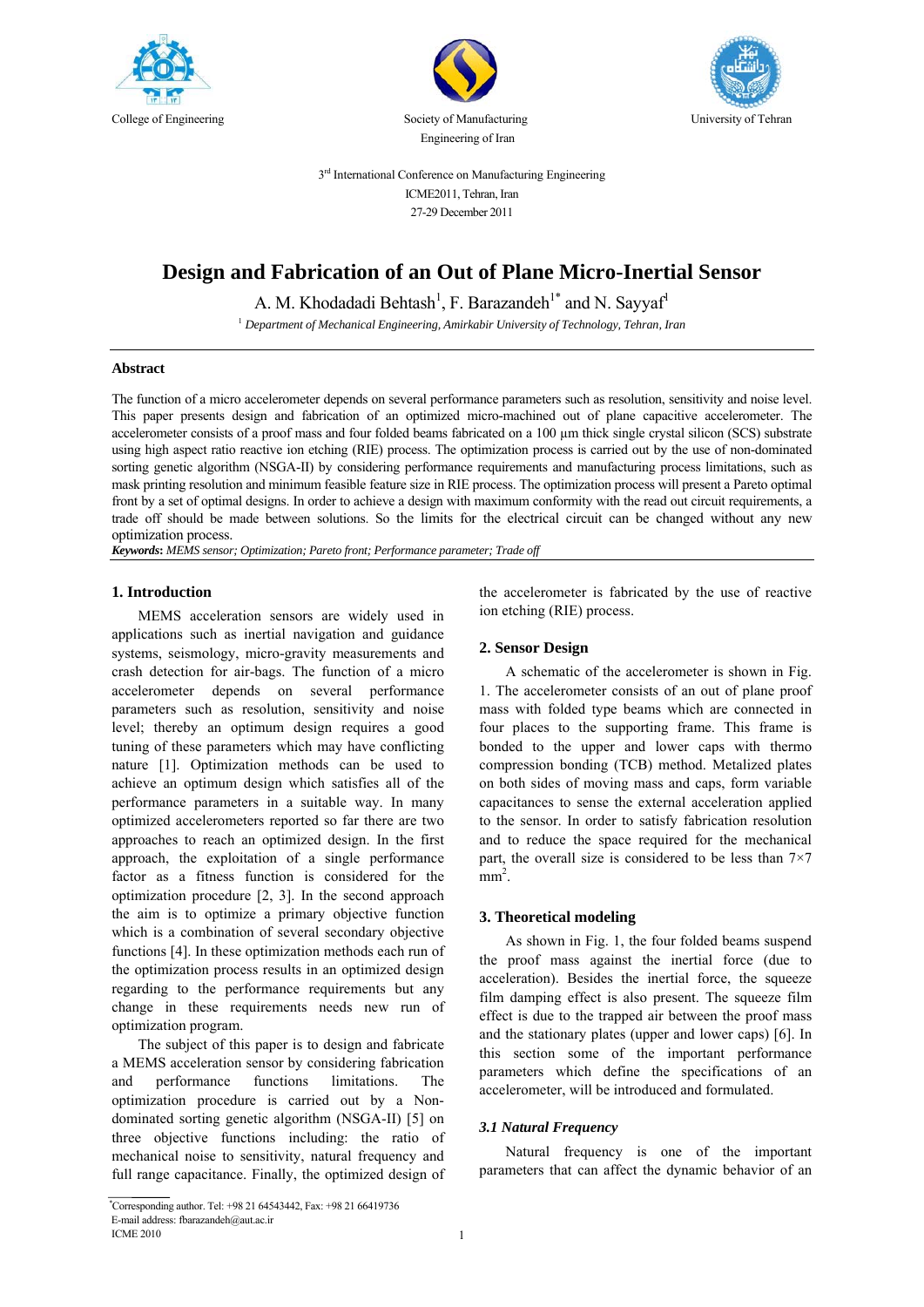accelerometer. The first resonant mode of the designed accelerometer can be calculated as a function of total spring constant K, and the equivalent mass M, using spring-mass lumped parameter model:

$$
f_n = \frac{1}{2\pi} \sqrt{\frac{K}{M}}
$$
 (1)

In Eq.  $(1)$ , the total spring constant K, is the sum of three spring constants (Eq. (2)) including:  $K_{\text{mech}}$  as mechanical stiffness and Kelec as negative electrostatic stiffness [6].

$$
K = K_{mech} + K_{elec}
$$
 (2)



Fig. 1 Proposed micro-accelerometer a) the whole system b) proof mass dimensions

Mechanical stiffness is calculated by the Eq. (3), in which, E is the elastic modulus for silicon beam, W the width of the beam, t the thickness of the beam and L is the beam length.

$$
K_{mech} = 4 \frac{E W t^3}{L^3} \tag{3}
$$

Also, the electrostatic stiffness can be calculated by the use of Eq.  $(4)$ .

$$
K_{elec} = -2 \frac{C_0 V^2}{d_0^2}
$$
 (4)

Where  $C_0$  is the initial capacitance between two parallel plates, V the rms excitation voltage applied to the plates by readout circuit and  $d_0$  is the initial gap between two capacitance plates. The equivalent mass contributed in Eq. (1) can be expressed as Eq. (5):

$$
M = \left[ \left( \frac{52}{35} L + 200 \times 10^{-6} \right) W + L_M^2 \right] t \rho
$$
 (5)

In this equation,  $\rho$  is the density of the silicon. In order to consider the mass of the beam, it is assumed that the total mass of the beam is lumped on the beam's tip.

## *3.2 Squeeze film damping*

In a MEMS structure especially with an oscillating part, package gas pressure can profoundly affect the dynamic behavior of the system. This effect originates from damping pressure acting on the moving plate. If one of the plates oscillates in y direction (i.e.: in the direction perpendicular to the cap faces) due to an applied acceleration a<sub>in</sub>, the following equation of motion can be written to represent the plate oscillation:  $M \times \ddot{y} + b \times \dot{y} + K \times y = M \times a_{in}$  (6)

Where b is the damping coefficient of the air trapped in the package and can be expressed by the Eq. (7):

$$
b = \frac{96\mu L_M^4}{\pi^4 d_o^3} \tag{7}
$$

#### *3.3 Brownian noise*

The total noise of a micro accelerometer originates from two different sources: mechanical noise and electric readout circuit noise. The total noise for a MEMS acceleration sensor is calculated in Eq. (8) [3].

$$
Noise_{total} = \sqrt{Noise_{mech}^2 + Noise_{elec}^2}
$$
 (8)

Mechanical noise is an intrinsic noise due to damping and is called Brownian motion noise which results from the random collision of air molecules with the proof mass [7]. The Brownian noise depends on the surrounding gas temperature T, damping coefficient b (Eq. (7)) and the equivalent mass contributing in the oscillation M (Eq. (5)). The acceleration noise resulted from Brownian noise is introduced in Eq. (9).

$$
Noise_{mech} = \sqrt{\frac{4K_B Tb}{M}} \left[ \frac{m}{s^2} / \sqrt{Hz} \right]
$$
 (9)

In this equation  $K_B$  is the Boltzman constant.

## *3.4 Mechanical Sensitivity*

The sensitivity is the ratio of an output value to input. In this section the mechanical sensitivity will be regarded as the total sensor sensitivity. Considering Eq. (6), mechanical sensitivity of the accelerometer can be defined as Eq. (10).

*Mechanical*<sub>sens</sub> = 
$$
\frac{1}{\sqrt{(\omega_n^2 - \omega^2) + (\frac{b}{M}\omega)^2}}
$$
(10)

Where,  $\omega_n = 2\pi f_n$  and  $\omega$  is defined to be the radial frequency of the input acceleration.

#### *3.5 Capacitive pick-off*

Changing proof mass position causes capacitance changes in both sides of the moving mass, the readout circuit will detect the acceleration by the difference of capacitances in both sides, and this value can be expressed as the Eq. (11):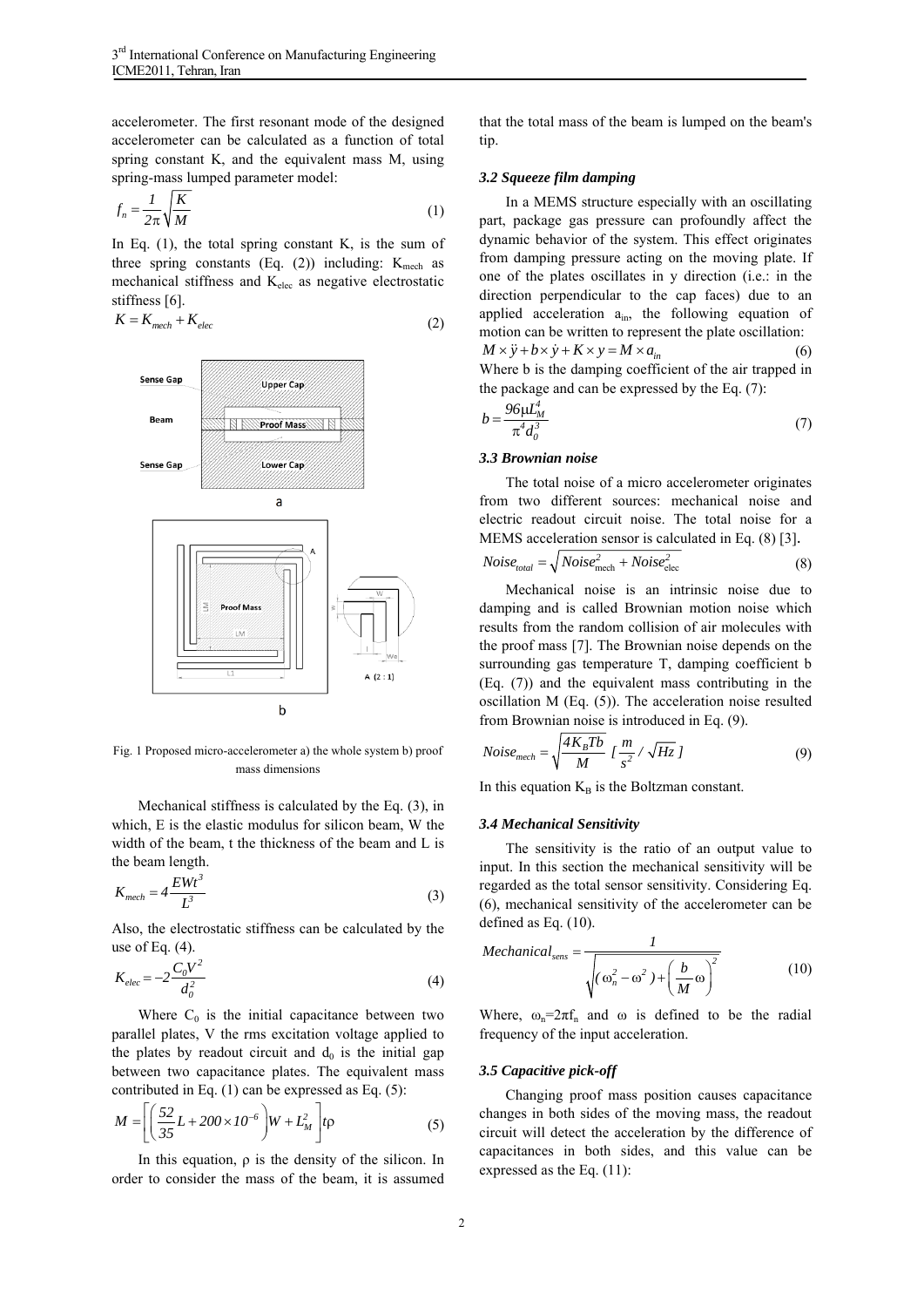$$
\Delta C_a = C_1 - C_2 = \frac{2\varepsilon_0 A y^2}{d_0^2 - y^2}
$$
 (11)

Where  $\Delta C_a$  is the full range capacitance change in the applied acceleration  $a_{in}$  and  $\varepsilon_0$  is the permittivity of the dielectric (in this case air).

### **4. Optimization procedure**

In order to achieve a suitable design for fabrication process, an optimization process is carried out. The aim of this process is to obtain a design which possesses optimum values for each of the performance parameters introduced in the previous sections and also satisfies the initial values required for read out circuit.

#### *4.1 Non Dominated Genetic Algorithm (NSGA-II)*

Over the recent decades, numbers of multiobjective evolutionary algorithms (MOEAs) are introduced, Multi-Objective Genetic Algorithm (MOGA) by Fonseca and Fleming, Non-dominated Sorting Genetic Algorithm (NSGA) by Srinivas and Deb, Niched Pareto Genetic Algorithm (NPGA) by Horn, Pareto-Archived Evolution Strategy (PAES) by Knowles and Strength Pareto Evolutionary Algorithm (SPEA) by Zitzler and Thiele are some of these proposed methods [8]. These kinds of algorithms are desirable to solve multi-objective optimization problems because of capability to handle a set of solutions in a single run of the algorithm simultaneously in compare with single objective methods. NSGA-II, proposed by Deb et al [5], is one of the most efficient and well known multi-objective evolutionary algorithms which use non-dominated sorting and crowding distance techniques to rank and select population fronts. Steps used in this algorithm are shown in Fig. 2.



Fig. 2 Flowchart of NSGA-II algorithm

Detailed principle of this algorithm considering Fig. 2 is as follows: In the first step the population is initialized based on the problem range and constraints, then individuals are sorted to different levels called front levels. Each front is assigned a non-domination number or a rank number starting from 1 as the top and non-dominated one, this procedure continues until the last level reaches. In addition to ranking, a parameter called crowding distance is adopted to calculate the local density of individuals. This parameter shows an approximation of the perimeter of the Cuboid formed by the nearest neighbors as the vertices. In other words the crowding distance of the *ith* solution in its front is the average length of the sides of the Cuboid formed by  $(i-1)$ th and  $(i+1)$ th solutions (Fig. 3); After the individuals are sorted based on non-domination and with crowding distance assigned, the selection is carried out using the binary tournament selection, where two solutions are picked from the population and the better solution is chosen. Since there is no need to employ a penalty parameter, this process is very attractive.



Fig. 3 Crowding distance calculation

After these steps, by using crossover and mutation operators (as in classical GA) offspring population  $Q_i$  is formed. Thereafter, new population  $R_i$  is formed by the combination of a random parent population  $P_i$  of size N and also offspring population of the same size (i.e.  $R_i = Q_i + P_i$ , so the size of new population is 2N.

After all above, again the new population is sorted and assigned a rank number according to nondomination. Consequently, a new population  $P_{i+1}$  will be obtained by removing the solutions overflowing N. Repeating these processes, a group of optimum solutions will be achieved. These are called Pareto optimal fronts and the decision maker can select each of them as a solution for the problem. In this paper the population size of 100 and 1000 generations is used. The crossover and mutation probability rates are set on 0.75 and 0.05 respectively.

#### **5. Objective Functions and Limit Values**

In order to reach an optimized design, three different functions are used as objective function: 1) Minimization of the ratio between mechanical noise to sensitivity.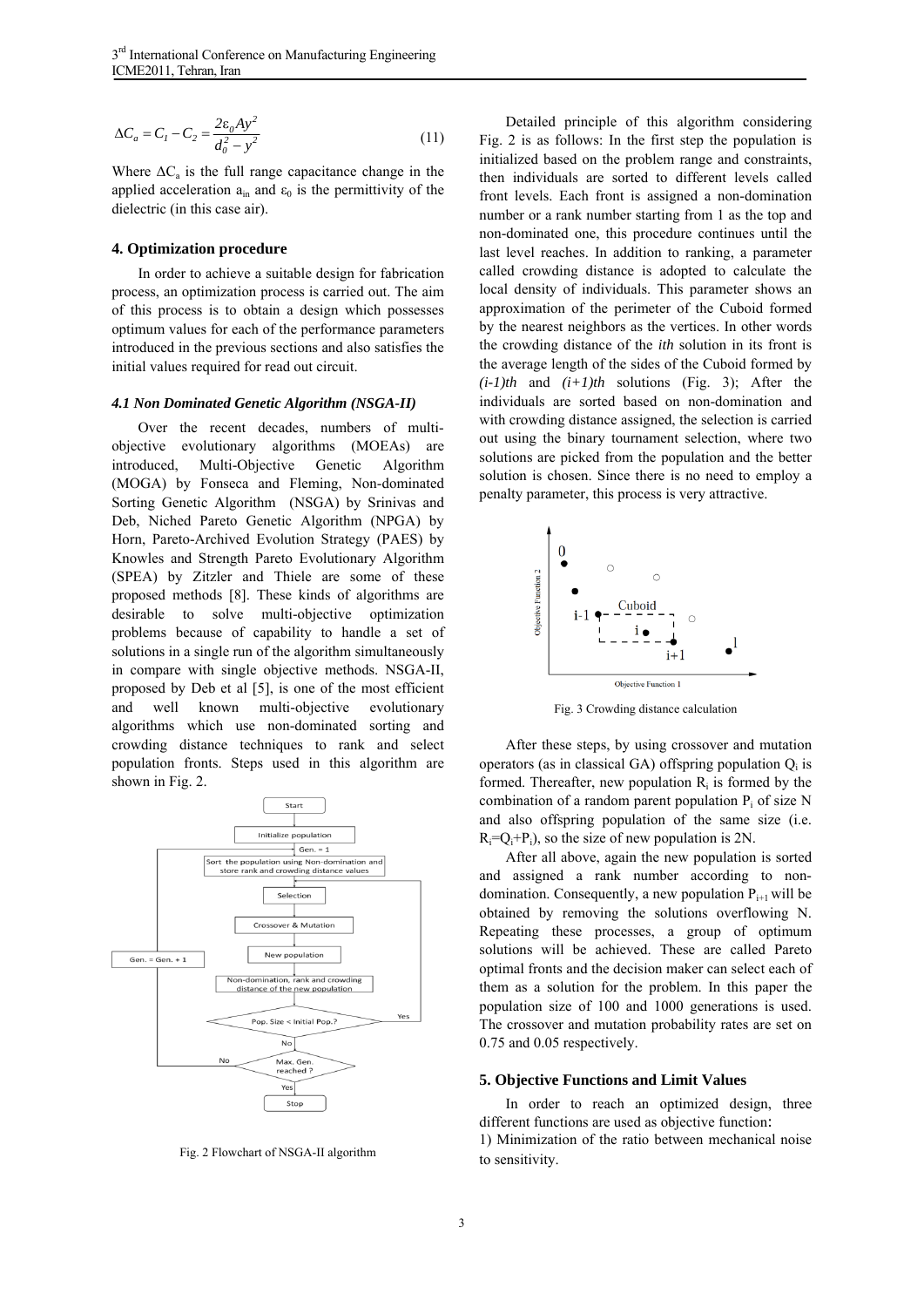$$
f = \sqrt{\frac{4K_B T b}{M}} \left[ (\omega_n^2 - \omega^2) + \left( \frac{bs}{M} \omega \right)^2 \right]
$$
 (12)

2) Maximization of natural frequency.

3) Maximization of full range capacitance change. Each of these functions is taken as a distinct objective function in multi-objective procedure and a set of nondominated solutions has been obtained using NSGA-II.

Limitations in fabrication processes such as lithography and mask printing resolution accentuates some of design variables to be limited to achieve a suitable design for manufacturing processes. Table 1 shows the ranges for the proof mass length  $(L_M)$ , beam length (L), beam width (W) and initial gap  $(d_0)$  as independent variables.

### **6. Results**

Optimization procedure is carried out by the use of multi objective genetic algorithm (NSGA-II) and linear inequalities presented in Table 1. The aim of the optimization is to minimize the ratio presented in the Eq. (12), to maximize the natural frequency and full range capacitance change in 20g acceleration range. In a multi-objective optimization problem generally there is not a single optimum solution that minimizes all of the objective functions simultaneously and several trade-off solutions (Pareto fronts) are usually selected as the optimum results [5]. The 3D and 2D plots of the optimum fronts for this method are shown in Fig. 4, 5 and 6. In the first step in order to find optimum designs for the fabrication process, extremum designs for each objective are selected as initial designs. As shown in figure 4, there are two extremum points for the diagram which will result in extremum values for each of the objective functions. The values for independent variables and also the objective functions are presented in table 2.



Fig. 4 Pareto optimal fronts for Brownian noise / sensitivity, capacitance change and natural frequency

The natural frequency for the first design is the biggest one among the other designs but this design has the smallest full range capacitance change in 20g acceleration range, so it cannot result in a good

resolution for the measured acceleration during the operation of the sensor, moreover the designed values for initial capacitance of the first design may not satisfy the readout circuit limitations (9pF <  $C_0$  < 17pF). Although the second design has the biggest full range capacitance change amongst all other designs, both of the initial capacitance and the full range capacitance change for this design are not in the acceptable range for the readout circuit. However, these designs can be used in other fabrication processes by different readout circuits.



Fig. 5 Pareto optimal fronts for Brownian noise / sensitivity and natural frequency

Table 1 Optimization limits for independent variables

| Variables              | Limits |       |  |  |
|------------------------|--------|-------|--|--|
|                        | Lower  | Upper |  |  |
| Proof mass length (mm) | 33     | 49    |  |  |
| Beam length (mm)       | 3.5    | 59    |  |  |
| Beam width $(\mu m)$   | 50     | 100   |  |  |
| Initial gap $(\mu m)$  | 15     | 20    |  |  |



Fig. 6 Pareto optimal fronts for natural frequency and capacitance change

In order to satisfy the readout circuit limitations and also select a design within the optimized range, a trade off should be made between designs, so the read out circuit limitations are added into the diagram shown in Fig. 7. According to this figure, designs inside the borders of the rectangle are acceptable for the fabrication process with the desired hybrid readout circuit. Achieving the highest resolution for this sensor requires a high initial capacitance in addition to the high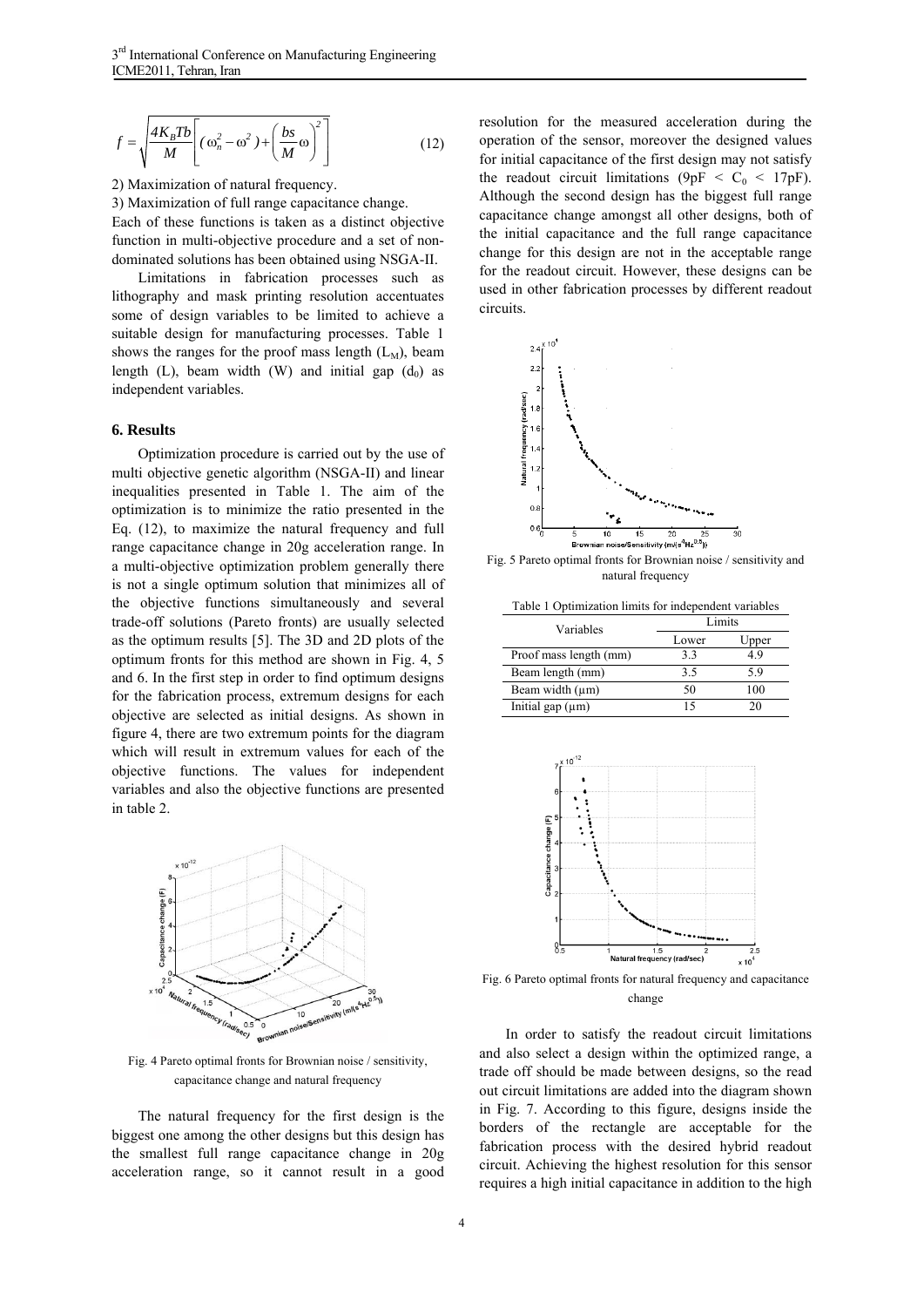capacitance change. In this way a trade-off design shown in Table 2 is selected for the final fabrication process. The overall full range capacitance change for this design (trade off) is 3.89 pF which is near the maximum value desired for this change according to read out circuit. Moreover the value for the initial capacitance is in the middle of the range allotted for this value.



Fig. 7 Pareto optimal fronts for initial capacitance and capacitance change considering read out circuit limit (rectangular area)

The fabrication process needs three different lithography masks. The first mask is used for the proof mass and beam patterning on Cr layer for hard mask formation and the two other masks are designed for fixed capacitance plate formation and metal layer deposition, respectively.

The proof mass fabrication starts with a standard chemical mechanical polishing (CMP) process of an Ntype (100) silicon wafer. By this process, the wafer is thinned to 100  $\mu$ m. After this step, a 0.2  $\mu$ m Cr layer deposited on the wafer surface and then the pattern of the suspension beams and the area of the proof-mass and supporting frame are defined on Cr layer by photolithography process. In the next step of the fabrication process, in order to achieve the proof mass and also folded beams with sharp and vertical side walls, RIE process is employed [9].

In the final step, after removing the Cr layer by standard processes, electrodes are formed by the use of Au sputtering process on both sides of the wafer. Fig. 8 depicts the view of fabricated proof mass prior to the bonding process.

The wafer used for caps is 500  $\mu$ m thick N-type one. The whole process for this part except the final RIE step is the same as in the proof mass fabrication. The difference is in the RIE process depth and the final lift off metallization step for metalized plate fabrication.

The bonding process is carried out for about 2 hours in 360°C under the pressure of 80 MPa. After the dicing process, in order to prepare wire connections between the mechanical element and readout circuit, the bonded substrates are attached to the supporting substrate.



Fig. 8 SEM picture of fabricated MEMS element

## **7. Conclusion**

A capacitive out of plane micro accelerometer is designed and implemented. In order to design a sensor with optimum performance parameters, geometrical dimensions of the sensor are optimized using non dominated sorting genetic algorithm (NSGA-II). The constraints used in this process as variable boundaries are provided by the fabrication and readout circuit limitations. NSGA-II algorithm shows a good convergence to the optimum results according to the applied limitations. The multi-objective genetic algorithm (NSGA-II) provides a set of optimum results where the selection between results is to the designer. Extremum results selected for the design show little conformity with the capacitive limitations of the read out circuit, so a trade off selection between designs in

| Table 2 Optimization results for extremum values of functions and trade off design |                              |                         |                            |                                   |                                                        |                                        |                                                               |                                     |          |  |
|------------------------------------------------------------------------------------|------------------------------|-------------------------|----------------------------|-----------------------------------|--------------------------------------------------------|----------------------------------------|---------------------------------------------------------------|-------------------------------------|----------|--|
|                                                                                    |                              | Variables               |                            |                                   |                                                        | Sensor specifications                  |                                                               |                                     |          |  |
| Optimization criteria                                                              | mass<br>Ъ<br>ength<br>(Eur   | −<br>Beam length<br>(mn | ≥<br>width,<br>Beam<br>(un | $(\mu m)$<br>ಕೆ<br>gap,<br>nitial | noise<br>nian<br>Sensitiv<br>$\ddot{+}$<br>m/s<br>Brow | capacitance<br>$\mathbf{B}$<br>Initial | $\mathfrak{E}$<br>$\Omega$<br>apacitance<br>◡<br>◁<br>change, | frequency<br>sec)<br>Natural<br>rad |          |  |
|                                                                                    | Brownian Noise / Sensitivity | 3319.6                  | 3529.1                     | 85.7                              | 20.0                                                   | 2.71                                   | 4.90                                                          | 0.21                                | 22137.36 |  |
| $\overline{c}$                                                                     | Capacitance change           | 4701.1                  | 5309.3                     | 64.3                              | 15.1                                                   | 26.21                                  | 8.21                                                          | 6.52                                | 7406.35  |  |
| 3                                                                                  | Trade-off                    | 4486.8                  | 5034.8                     | 67.6                              | 16.0                                                   | 18.36                                  | 11.30                                                         | 3.89                                | 8604.50  |  |